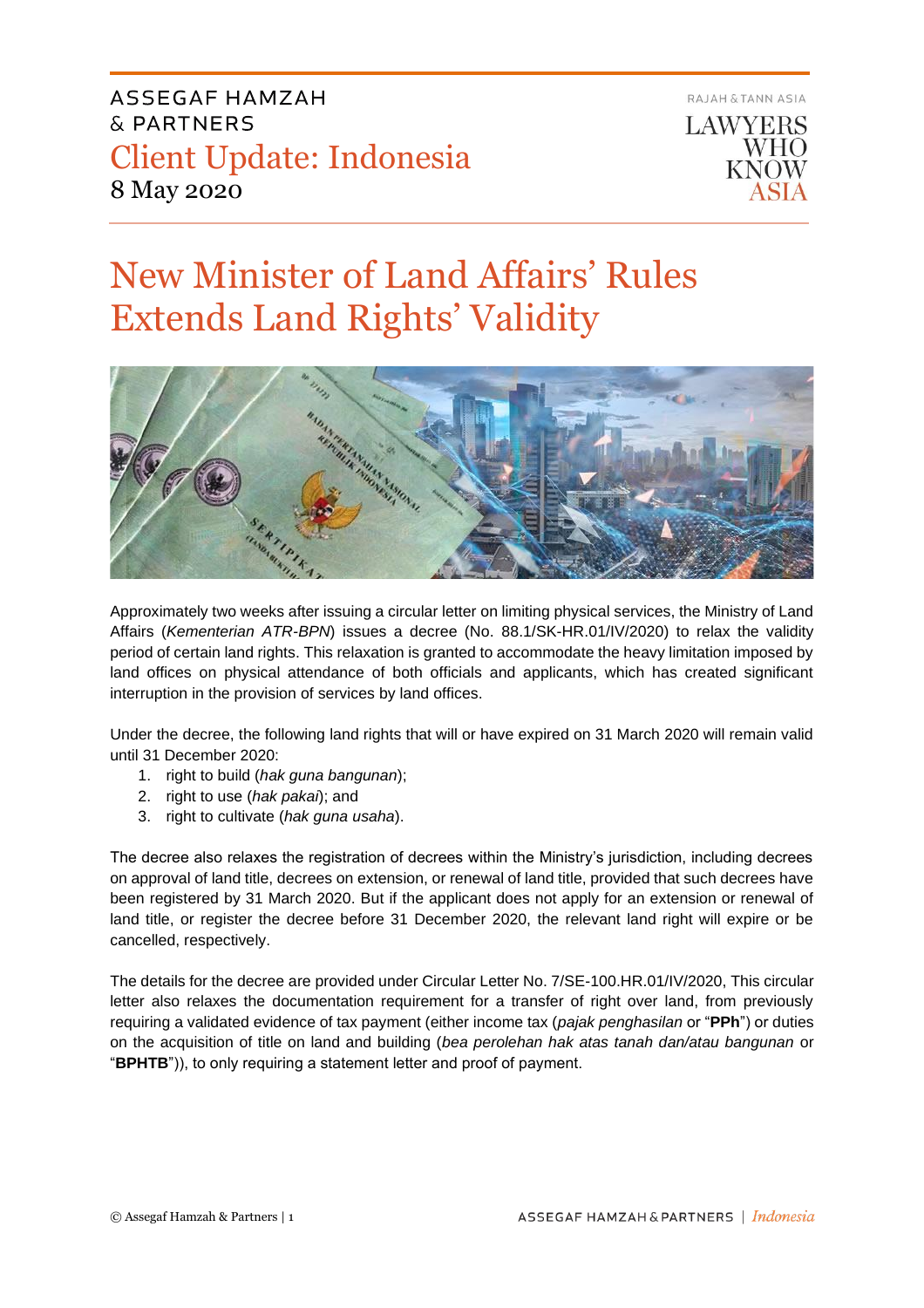

## **Potentially Problematic**

Although the Directorate General of Tax ("**DGT**") already enacted Regulation No. PER-21/PJ/2019 for the online validation process, it does not mean that the validation process will be expeditious. In fact, DGT still allows for a manual submission in case of a failure with the online submission. However, the DGT's policy alone of restricting physical attendance may also cause a delay in validating PPh and BPHTB.

In addition, clients need to note that while the registration of land is not halted, the land in question cannot be transferred or secured for a loan or mortgaged until the payment validation is submitted to the relevant land office.

## **Conclusion**

From an administrative process perspective, the relaxation on the validity period of the land rights might be a solution for the time being. However, from an administrative law perspective, it leaves an open question on how the enforcement of the relaxation will be implemented as it may conflict with the Agrarian Law and relevant government regulations. Could the decree and the circular letter stand as a legitimate waiver of certain provisions under these higher laws and regulations that specifically govern the strict validity period of the land titles?

Further, while no one will argue that the Ministry's initiative could solve the current issues on time constraint in relation to the registration of existing land titles or decrees, from a practical point of view, one may question how this initiative will turn out towards the end of the year. Given the deadline, we hope that the Ministry and land offices will be prepared to handle a heavy load of applications and land services that will be submitted once the Massive Social Restriction (*Pembatasan Sosial Berskala Besar*  or PSBB) is lifted.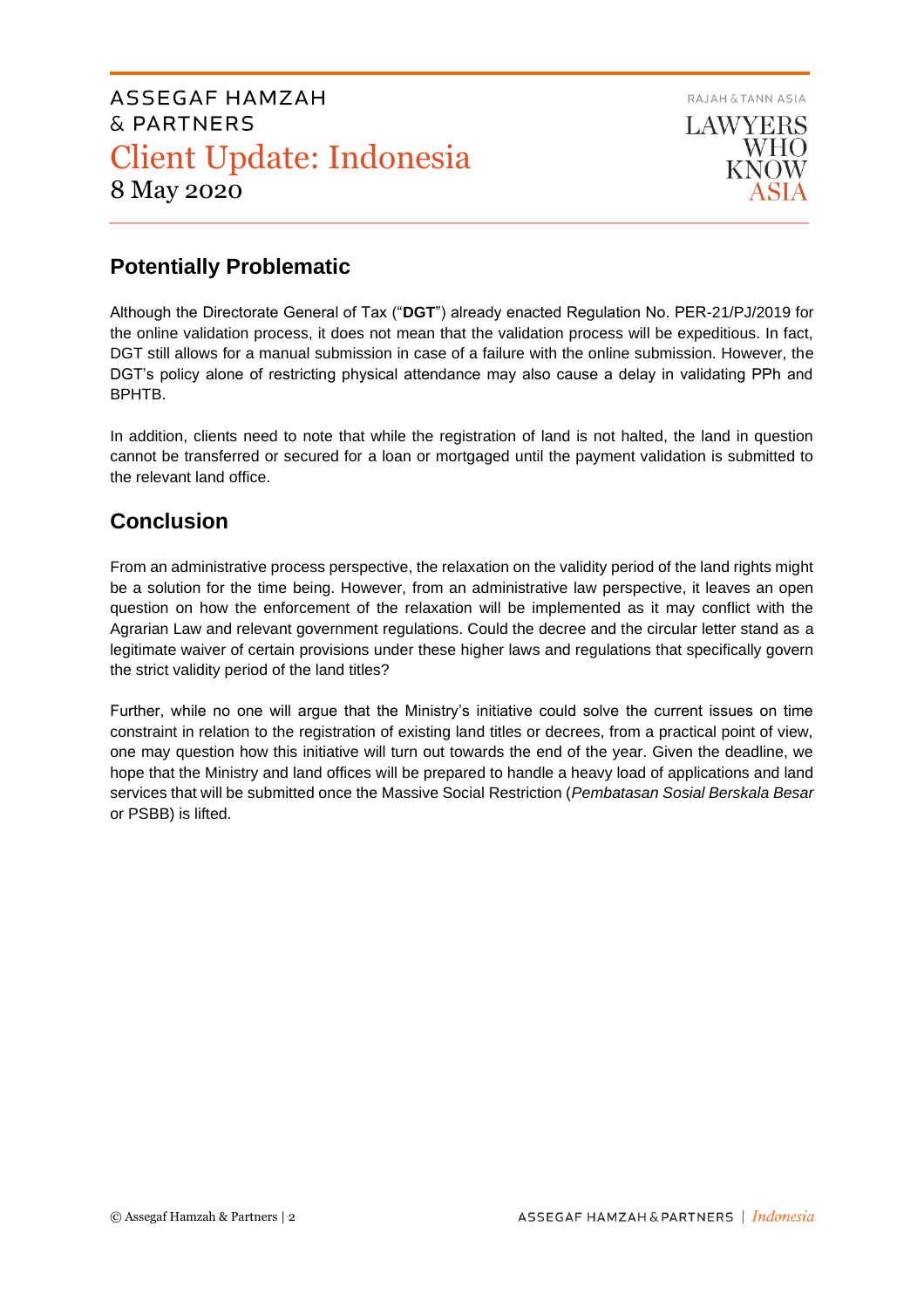RAJAH & TANN ASIA



# **Contacts**



#### **Yogi Sudrajat Marsono** Partner

D +62 21 2555 7812 F +62 21 2555 7899 [yogi.marsono@ahp.id](mailto:yogi.marsono@ahp.id)



**Agnes Maria E. Wardhana** Senior Associate

D +62 21 2555 9916 F +62 21 2555 7899 [agnes.wardhana@ahp.id](mailto:agnes.wardhana@ahp.id)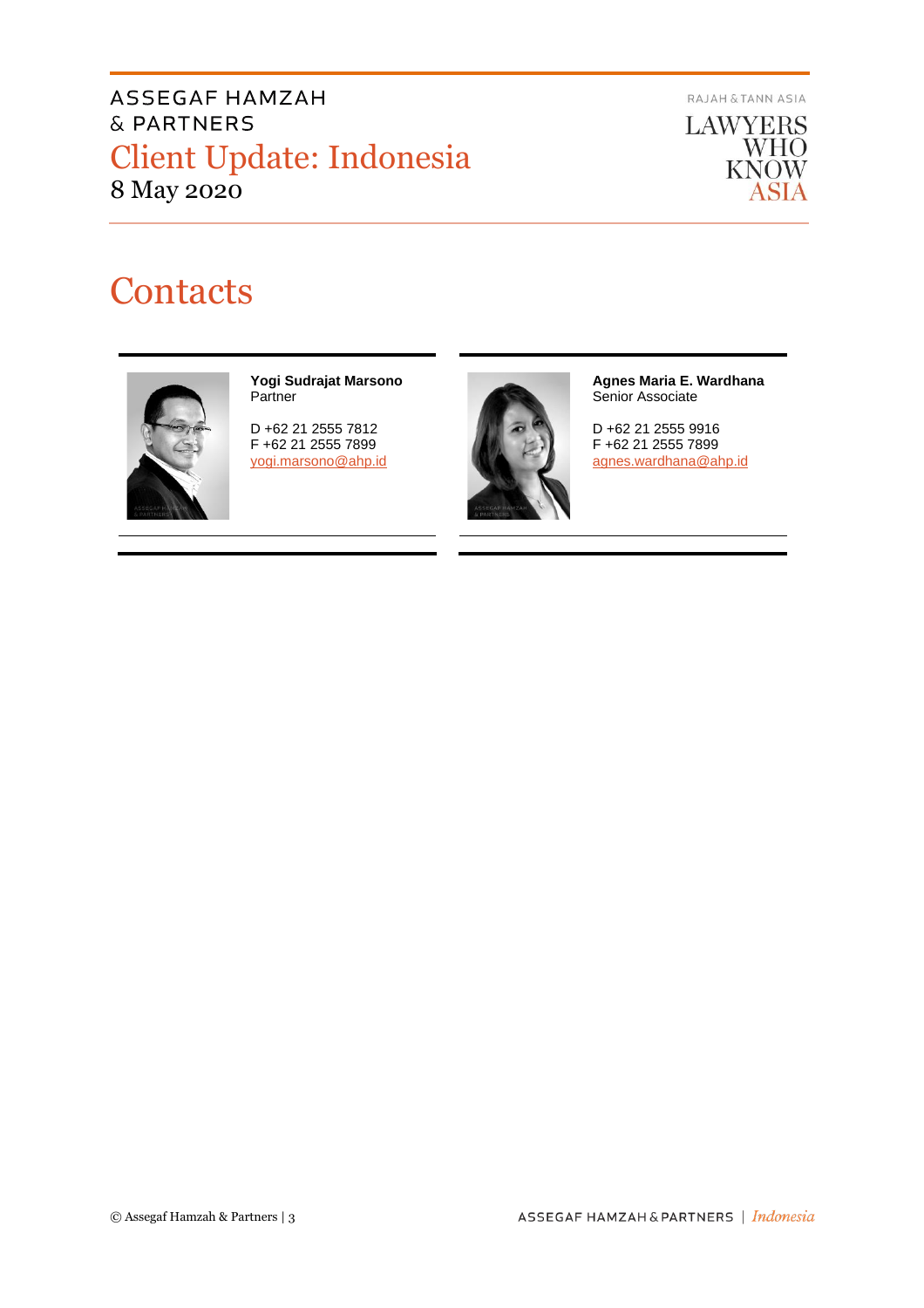

LAWYERS **WHO KNOW** 

# Our Regional Contacts

RAJAH & TANN  $\int$  *Singapore* 

**Rajah & Tann Singapore LLP** T +65 6535 3600 sg.rajahtannasia.com

### R&T SOK&HENG | *Cambodia*

**R&T Sok & Heng Law Office** T +855 23 963 112 / 113 F +855 23 963 116 kh.rajahtannasia.com

RAJAH & TANN 立杰上海 SHANGHAI REPRESENTATIVE OFFICE | China **Rajah & Tann Singapore LLP Shanghai Representative Office** T +86 21 6120 8818 F +86 21 6120 8820 cn.rajahtannasia.com

ASSEGAF HAMZAH & PARTNERS | Indonesia **Assegaf Hamzah & Partners**

### **Jakarta Office**

T +62 21 2555 7800 F +62 21 2555 7899

#### **Surabaya Office**

T +62 31 5116 4550 F +62 31 5116 4560 www.ahp.co.id

RAJAH & TANN | Lao PDR **Rajah & Tann (Laos) Co., Ltd.** T +856 21 454 239 F +856 21 285 261 la.rajahtannasia.com

## **CHRISTOPHER & LEE ONG** | Malaysia

**Christopher & Lee Ong** T +60 3 2273 1919 F +60 3 2273 8310 www.christopherleeong.com

### RAJAH & TANN  $\mid$  *Myanmar*

**Rajah & Tann Myanmar Company Limited** T +95 1 9345 343 / +95 1 9345 346 F +95 1 9345 348 mm.rajahtannasia.com

#### **GATMAYTAN YAP PATACSIL**

GUTIERREZ & PROTACIO (C&G LAW) | Philippines **Gatmaytan Yap Patacsil Gutierrez & Protacio (C&G Law)**  T +632 8894 0377 to 79 / +632 8894 4931 to 32 F +632 8552 1977 to 78 www.cagatlaw.com

### RAJAH & TANN | Thailand

**R&T Asia (Thailand) Limited** T +66 2 656 1991 F +66 2 656 0833 th.rajahtannasia.com

RAJAH & TANN LCT LAWYERS | Vietnam **Rajah & Tann LCT Lawyers**

#### **Ho Chi Minh City Office** T +84 28 3821 2382 / +84 28 3821 2673 F +84 28 3520 8206

**Hanoi Office** T +84 24 3267 6127

F +84 24 3267 6128 www.rajahtannlct.com

Rajah & Tann Asia is a network of legal practices based in South-East Asia. Member firms are independently constituted and regulated in accordance with relevant local legal requirements. Services provided by a member firm are governed by the terms of engagement between the member firm and the client.

This Update is solely intended to provide general information and does not provide any advice or create any relationship, whether legally binding or otherwise. Rajah & Tann Asia and its member firms do not accept, and fully disclaim, responsibility for any loss or damage which may result from accessing or relying on this Update.